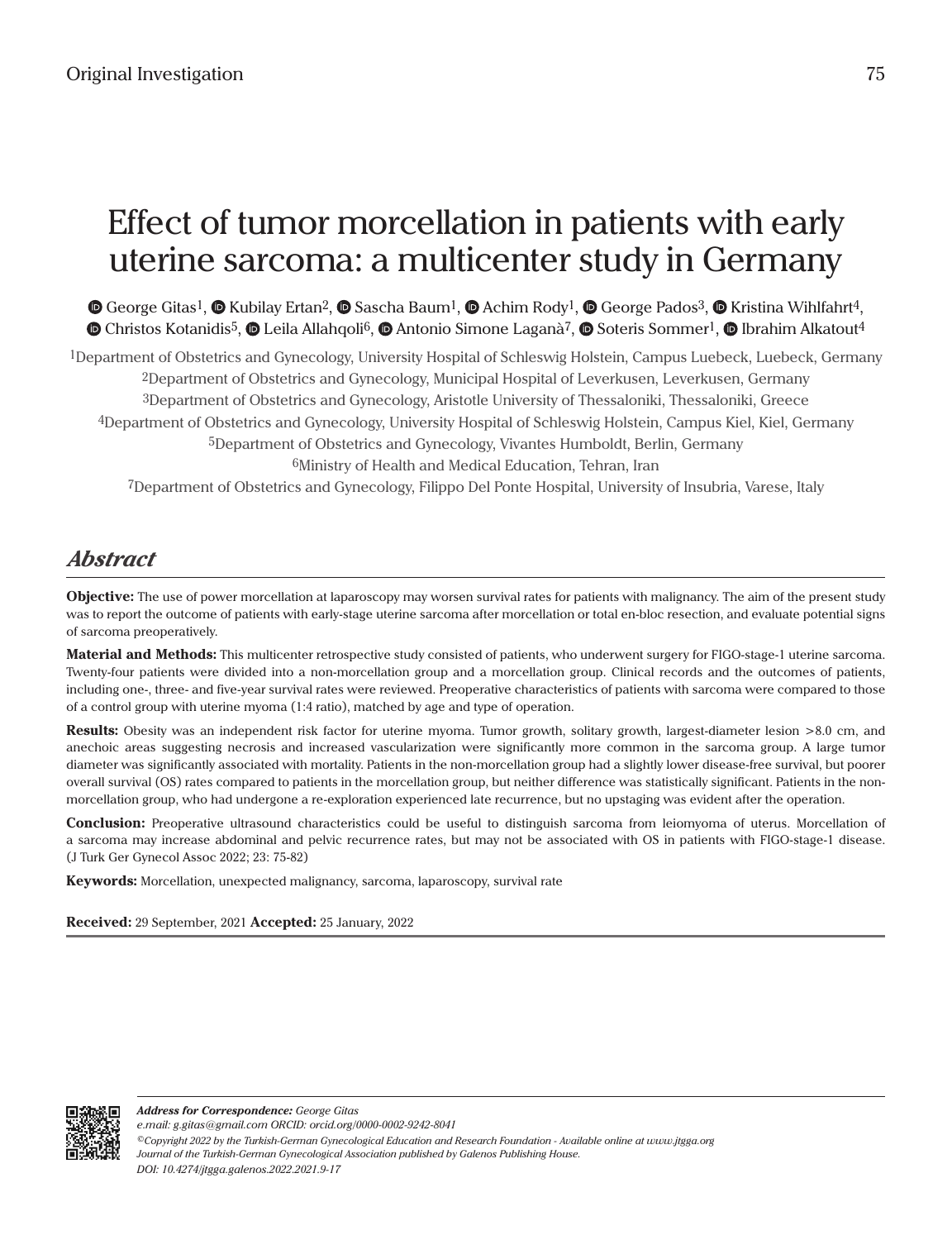# **Introduction**

Uterine sarcomas are rare malignancies that arise from the connective tissue or smooth muscle of the uterus, accounting for 1-2% of all malignancies of the uterus and less than 1% of all genital malignancies (1).

The prognosis or diagnosis of uterine sarcomas are rendered difficult by their rarity. Existing imaging techniques do not permit the differentiation of leiomyosarcoma (LMS) from myoma, preoperatively (2). A preoperative biopsy is obsolete because of the risk of tumor dissemination. Moreover, a sarcoma is not diagnosed easily during surgery because a frozen-section analysis or cytological investigation does not permit the differentiation of sarcoma from myoma (2). Thus, sarcomas tend to remain underdiagnosed and are usually treated by myomectomy or hysterectomy using morcellation techniques.

Minimally invasive surgery (MIS) is associated with lower surgical morbidity than laparotomy, but both methods have similar disease-related outcomes in patients with endometrial cancer (3-6). Despite the established advantages of MIS and the use of electromechanical morcellators (EMM), the morcellation of unexpected sarcomas during surgery has been known to cause the dissemination of tumor tissue, resulting in poor survival outcomes (7).

For patients undergoing myomectomy or hysterectomy, there was a warning, in April 2014, against the use of laparoscopic power morcellation by the FDA (8). Unexpected malignancy was estimated to occur in 1 out of 350 women (8-11). After this warning, several renowned hospitals across the world stopped using EMM.

The purpose of this multicenter analysis was to estimate the influence of morcellation on clinical outcomes in patients with early-stage uterine sarcomas (FIGO-stage-1) in Germany. Furthermore, we estimated risk factors for the presence of uterine sarcoma and analyzed preoperative ultrasound characteristics in order to determine signs of sarcoma preoperatively.

# **Material and Methods**

A retrospective multicenter study was performed at four departments of obstetrics and gynecology in Germany from June 2007 to May 2019. The study was approved by the Ethical Committee of the Medical Faculty of the University of Luebeck (approval number: 18-115). The information system of the academic teaching hospitals of Klinikum Leverkusen, Vivantes Humboldt, the University Hospital of Luebeck, and the University Hospital of Kiel were used by the authors to identify women who had undergone surgery for FIGO-stage-1A or 1B uterine sarcoma (12). Patients with carcinosarcoma

and those who had been treated with endoscopic retrieval bags were also excluded.

The data of 24 patients were collected. Indications for the intervention, medical history, body mass index (BMI) and preoperative symptoms, histological results, and postoperative data were analyzed. Pathological slides were reviewed by two experienced pathologists. A clinical follow-up examination was performed every three months for all patients.

Tumor recurrence, disease-free survival (DFS), anatomical location of tumor recurrence and overall survival (OS) were recorded during follow-up examinations. Patients were divided into the following two groups: those who underwent total laparoscopic, abdominal or vaginal hysterectomy without morcellation (non-morcellation group), and those who underwent hysterectomy or myomectomy including vaginal, laparoscopic or abdominal, morcellation (morcellation group).

A group of patients with uterine myoma selected from all of those who underwent hysterectomy or myomectomy were matched by age and type of operation (4:1 ratio) during the same period. Patient characteristics and the indication for surgery were analyzed. Preoperatively, all patients were examined by experienced gynecologists on the basis of German guidelines (13). Preoperative ultrasound parameters (14), such as size of the tumor, anechoic areas suggesting necrosis (Figure 1), solitary growth, increased vascularization (Figure 2), an irregular lining, and endometrial thickness >5 mm in postmenopausal patients were taken into account. Ultrasound was performed within four weeks before surgery, and ultrasound characteristics of patients with uterine sarcoma were compared with those of controls with uterine myoma.



**Figure 1. Transvaginal ultrasound showing the sagittal diameter of the fundus of the uterus and the size of the tumor. Inhomogeneous appearance, central hypoechoic area, degenerative cystic changes atypical for myoma suggesting necrosis**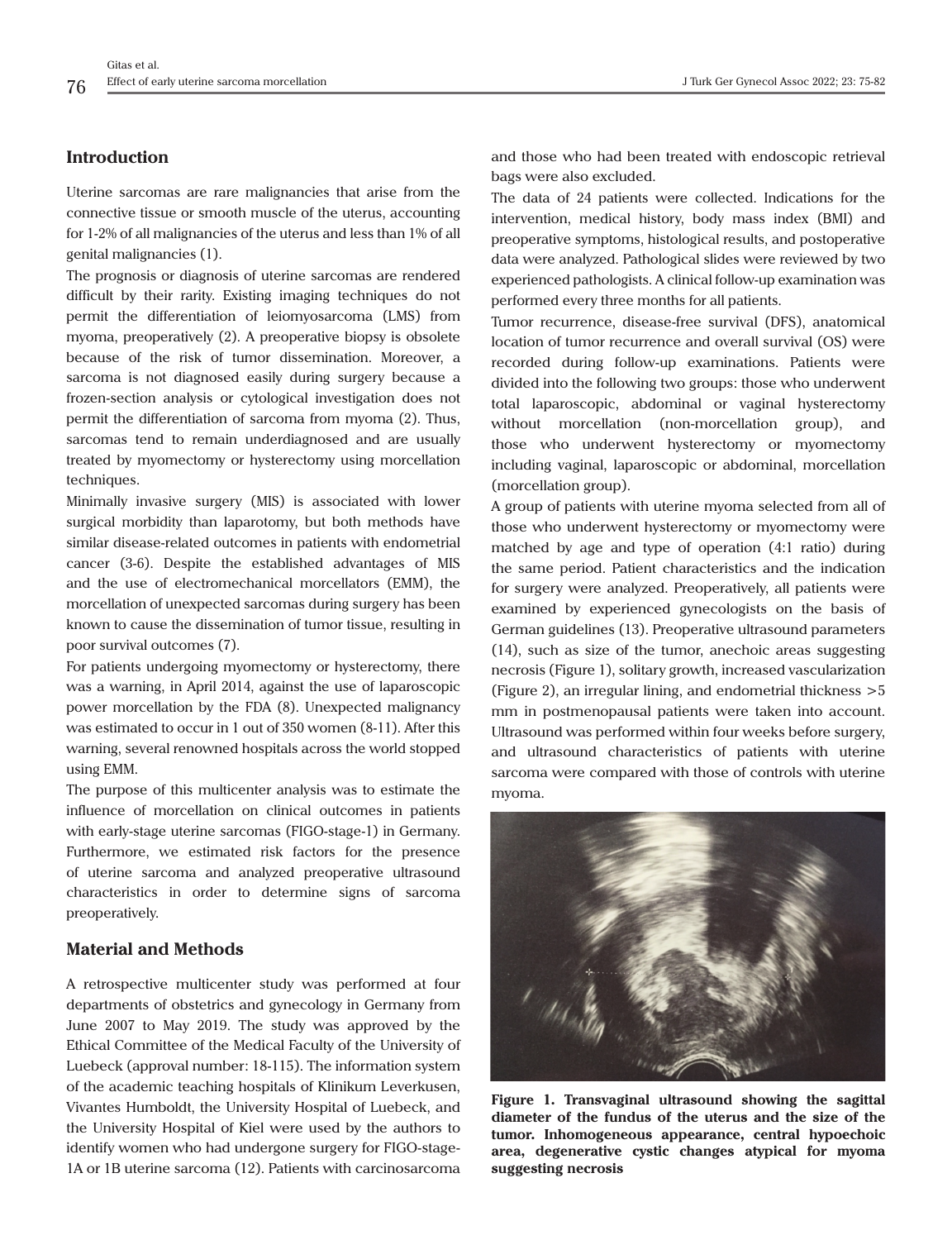### **Statistical analysis**

Data were collected in an Excel 2010 table (Microsoft Corporation, Redmond, WA, USA) and evaluated using SPSS software, Version 26 (IBM Inc., Armonk, NY, USA). To compare absolute and relative frequencies of clinical parameters, either a chi-square-test or a Fisher's exact test was performed, depending on scaling and distribution of the variables. A p-value <0.05 was considered statistically significant.

## **Results**

The patients' characteristics were summarized in Table 1. The youngest woman was 40 years old and the oldest one was 84 years old. The mean weight of the uterus was 324.1 grams.

The most common indication for surgery was bleeding disorders (62.5%); the percentages of indications for surgical procedures are shown in Table 2. The types of operation in each department are summarized in Table 3. The majority of unexpected sarcomas (7/10) were diagnosed after performing laparoscopic supracervical hysterectomy (LASH).

One patient had used tamoxifen and another patient had undergone irradiation of the pelvis. Seven patients had a family history of cancer (29.1%), and one patient had a family history of sarcoma (4.2%). The principal characteristics of patients with sarcoma are summarized in Table 1. Seven patients underwent dilatation and curettage preoperatively. The diagnostic success rate was 71.4%; the outcome of the histological investigation was false negative in two cases.

Manual morcellation was applied in two patients who underwent laparoscopic hysterectomy as the initial procedure, while power morcellation was performed in eight patients who underwent laparoscopic myomectomy or subtotal hysterectomy as the initial procedure. In the morcellation



**Figure 2. Transvaginal color Doppler ultrasound shows increased central vascularization in the heterogeneous tumor (transverse orientation of the ultrasound probe)**

group, five patients underwent a staging laparotomy and two a staging laparoscopy with cytological examination of fluid from the pouch of Douglas, bilateral ovariectomy, removal of the cervical stump, omentectomy, and multiple peritoneal biopsies two to four weeks after the first procedure. In the non-morcellation group, only two patients underwent a staging operation. Two patients underwent a pelvic and paraaortic lymphadenectomy; no lymph node metastasis was found. A computed tomography scan of the pelvis and the chest was performed in all patients, either preoperatively or postoperatively. The staging operations and examinations did not reveal upstaging of the tumor. Subsequent treatment, the results of follow-up, and the relapse of sarcoma are shown in Table 1 and Figure 3. Four patients (16.7%) underwent a third operation at which a complete resection was performed. Four out of six patients with distant recurrence developed a metastasis in the lung.

The mean age  $(\pm$  standard deviation) of controls  $(55.3 \pm 10.51)$ years) and the types of operations were similar (Table 4). Twelve women in the sarcoma group (50.0%) were postmenopausal, and 47 (49%) of the uterine myoma group. The average BMI of controls was  $29.8 \text{ kg/m}^2$ . In contrast to women with sarcoma, a BMI of 25 kg/m<sup>2</sup> was an independent risk factor for uterine myoma (p<0.05). The most common indications for surgery and potential ultrasound characteristics are shown in Table 4. The median diameter of the tumors was  $5.6$  cm. A large tumor diameter ( $p < 0.05$ ) and higher tumor stage (FIGO-1B) were significantly associated with mortality rates ( $p < 0.05$ ).

# **Discussion**

We compared the outcomes of FIGO-stage-1 uterine sarcoma after morcellation versus hysterectomy without morcellation. Our results revealed a slightly better DFS for the non-morcellation group compared to the morcellation group, but with no benefit in OS. However, neither difference was statistically significant. Obesity (BMI  $>25$  kg/m<sup>2</sup>) was not significantly predictive of uterine sarcoma, which is in contrast to the general view of obesity as a risk factor for malignancies, and was also in contrast to the opposite trend for patients with uterine myoma. In a study comprising 31 patients with uterine sarcoma, Cho et al. (15) found a BMI  $\leq 20 \text{ kg/m}^2$  to be an independent risk factor for disease. Obesity is known to be a major risk factor for breast cancer (hormone receptor positive) and endometrial cancer (type 1 endometrioid tumor) (16). Moreover, obesity is also a major risk factor for uterine myoma, which is typically an estrogen-dependent tumor (17). Pathophysiological differences between endometrial cancer, uterine myoma, and uterine sarcoma may explain the lower BMI in women with uterine sarcoma.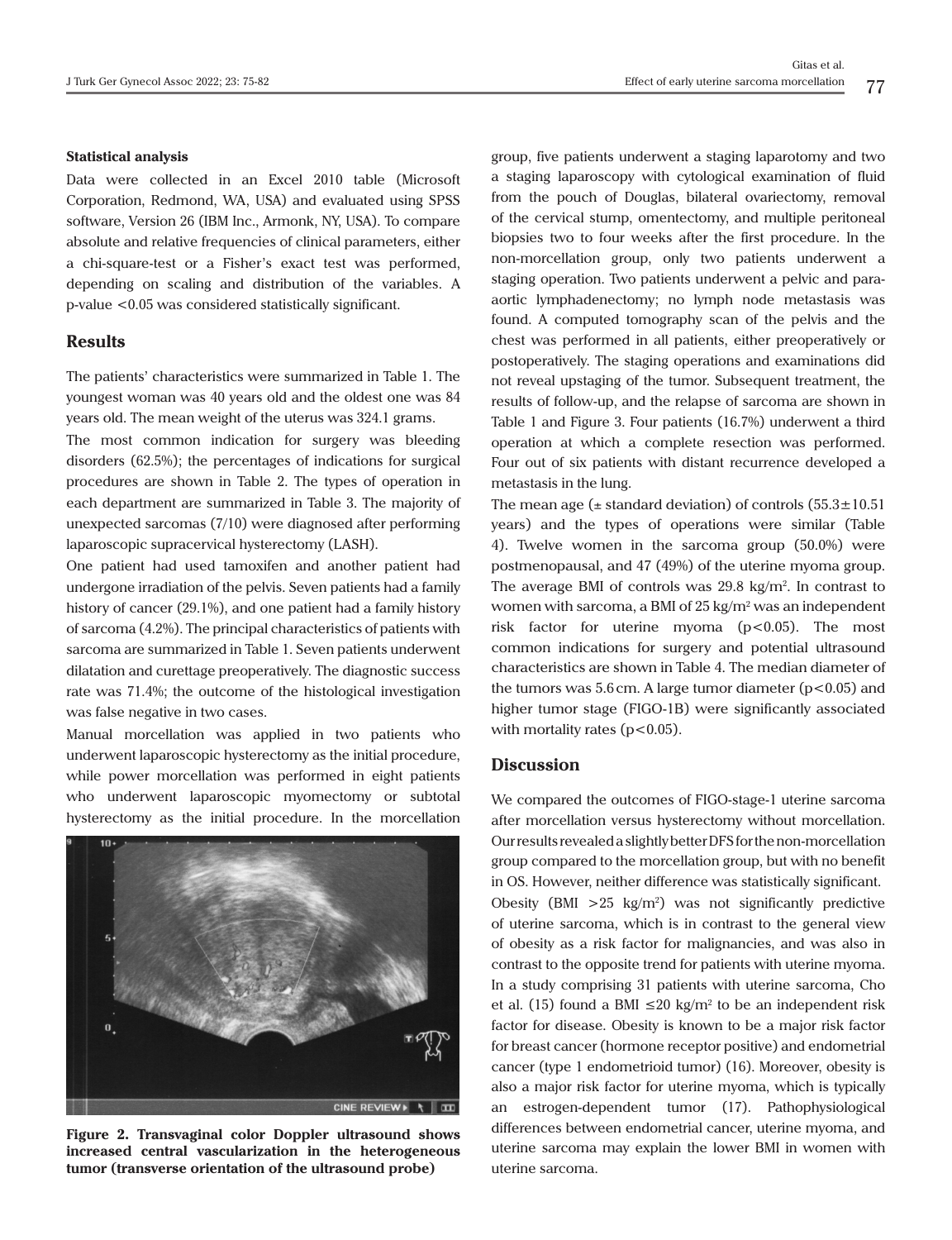In accordance with published data (18), uterine bleeding and abdominal pain were almost equally common in patients with uterine sarcoma and those with uterine myoma in our study. However, tumor growth as an indication for surgery was significantly more common in the sarcoma group, which might explain the largest diameter of tumor in sarcomas group. Radiation exposure and a history of radiation therapy of the pelvis have all been reported to increase the likelihood of developing sarcoma; the same has been noted in breast cancer patients treated with tamoxifen (19). However, in the present study only one patient had a history of radiotherapy and, also, one patient had undergone treatment with tamoxifen.

In our analysis 13 of 24 cases had abnormal uterine bleeding, however we performed dilatation and curettage preoperatively only in seven of them. The diagnostic success rate was 71.4%; false-negative results of histology were noted in two cases. Similar data were reported in a large review of 302 sarcomas by Wais et al. (20) in which uterine sarcoma was diagnosed

| Table 1. Fauent characterístics, aujuvant management and survival outcome                                                                                       |                          |                        |                           |                  |              |  |  |  |
|-----------------------------------------------------------------------------------------------------------------------------------------------------------------|--------------------------|------------------------|---------------------------|------------------|--------------|--|--|--|
|                                                                                                                                                                 | $\mathbf n$              | Non-morcellation group | <b>Morcellation group</b> | <b>Total</b>     | $\mathbf{p}$ |  |  |  |
| Age (years)                                                                                                                                                     | 24                       | $52.8 \pm 15.48$       | $62.7 \pm 12.48$          | $58.6 \pm 14.89$ | 0.074        |  |  |  |
| BMI $(kg/m2)$                                                                                                                                                   | 22                       | $29.12 \pm 7.81$       | $24.17 \pm 2.51$          | $26.87 \pm 6.40$ | 0.159        |  |  |  |
| <b>Menopause status</b>                                                                                                                                         |                          |                        |                           |                  |              |  |  |  |
| Premenopausal                                                                                                                                                   | 24                       | 3(21.4%)               | $6(60.0\%)$               | 9(37.5%)         | 0.092        |  |  |  |
| Perimenopausal                                                                                                                                                  | 24                       | 2(14.3%)               | $1(10.0\%)$               | 3(12.5%)         | 0.629        |  |  |  |
| Postmenopausal                                                                                                                                                  | 24                       | $9(64.3\%)$            | $3(30.0\%)$               | 12 (50.0%)       | 0.098        |  |  |  |
| Tumor size $>8$ cm                                                                                                                                              | 22                       | 8 (61.5%)              | $4(44.4\%)$               | 12 (54.5%)       | 0.666        |  |  |  |
| Abnormal bleeding                                                                                                                                               | 24                       | 8 (57.1%)              | $7(70.0\%)$               | 13 (54.2%)       | 0.697        |  |  |  |
| High vascularisation                                                                                                                                            | 23                       | 5(35.7%)               | 3(33.3%)                  | 8 (34.8%)        | 0.633        |  |  |  |
| LMS                                                                                                                                                             | 24                       | 8 (57.1%)              | $8(80.0\%)$               | 16 (66.7%)       | 0.388        |  |  |  |
| <b>ESS</b>                                                                                                                                                      | 22                       | $6(50.0\%)$            | $2(20.0\%)$               | 8 (36.4%)        | 0.204        |  |  |  |
| Grading                                                                                                                                                         | 19                       |                        | L.                        |                  | 0.524        |  |  |  |
| $\mathbf{1}$                                                                                                                                                    | $\overline{a}$           | $7(50.0\%)$            | $3(60.0\%)$               | 10 (52.6%)       |              |  |  |  |
| $\,2$                                                                                                                                                           | $\overline{a}$           | $3(21.4\%)$            | $\boldsymbol{0}$          | $3(15.8\%)$      | L.           |  |  |  |
| $\mathbf{3}$                                                                                                                                                    | $\overline{a}$           | $4(28.6\%)$            | $2(40.0\%)$               | 6 (31.6%)        |              |  |  |  |
| <b>FIGO</b>                                                                                                                                                     | 20                       |                        | L.                        |                  | 0.639        |  |  |  |
| ΙA                                                                                                                                                              | $\overline{a}$           | $4(40.0\%)$            | $3(30.0\%)$               | $7(35.0\%)$      | ä,           |  |  |  |
| IB                                                                                                                                                              | $\sim$                   | $6(60.0\%)$            | $7(70.0\%)$               | 13 (65.0%)       | L.           |  |  |  |
| Upstaging                                                                                                                                                       | 20                       | $\mathbf{0}$           | $\mathbf{0}$              | $\mathbf{0}$     | ä,           |  |  |  |
| Chemotherapy                                                                                                                                                    | 23                       | $1(7.1\%)$             | $1(11.1\%)$               | 2(8.7%)          | 0.640        |  |  |  |
| Therapy with gestagene                                                                                                                                          | 24                       | $\boldsymbol{0}$       | $2(20.0\%)$               | 2(8.3%)          | 0.163        |  |  |  |
| Recurrence                                                                                                                                                      | 24                       | 5(35.7%)               | $5(50.0\%)$               | 10 (41.7%)       | 0.678        |  |  |  |
| <b>Location of recurrence</b>                                                                                                                                   |                          |                        |                           |                  |              |  |  |  |
| - Abdomen/pelvis                                                                                                                                                | $\overline{a}$           | $\,3$                  | $\mathbf{1}$              | $\,3$            | ä,           |  |  |  |
| - Distant (bone, lungs, liver, kidney)                                                                                                                          | $\overline{a}$           | $\mathbf{1}$           | $\sqrt{3}$                | $\overline{4}$   | í,           |  |  |  |
| - Both                                                                                                                                                          | $\overline{\phantom{a}}$ | $\mathbf{1}$           | $\mathbf{1}$              | $\sqrt{2}$       |              |  |  |  |
| DFS 1 year                                                                                                                                                      | 23                       | 70%                    | 78.6%                     | 75.5%            | 0.537        |  |  |  |
| DFS 3 years                                                                                                                                                     | 21                       | 56%                    | 61.5%                     | 59.0%            | 0.623        |  |  |  |
| DFS 5 years                                                                                                                                                     | 15                       | 29%                    | 37.5%                     | 33.3%            | 0.573        |  |  |  |
| OS 1 year                                                                                                                                                       | 23                       | 100%                   | 92.9%                     | 95.8%            | 0.565        |  |  |  |
| OS 3 years                                                                                                                                                      | 18                       | 87.5%                  | 80%                       | 85.7%            | 0.588        |  |  |  |
| OS 5 years                                                                                                                                                      | 12                       | 80%                    | 71.4%                     | 72.7%            | 0.636        |  |  |  |
| DFS 1 year                                                                                                                                                      |                          |                        |                           |                  |              |  |  |  |
| - After reoperation                                                                                                                                             | $\overline{\phantom{a}}$ | $0\%$                  | ÷,                        | $\overline{a}$   | L,           |  |  |  |
| - Without reoperation                                                                                                                                           |                          | 100%                   |                           |                  |              |  |  |  |
| BMI: Body mass index, LMS: Leiomyosarcoma, ESS: endometrial stromal sarcoma, DFS: Disease free survival, OS: Overall survival, ESS: Endometrial stromal sarcoma |                          |                        |                           |                  |              |  |  |  |

|  | Table 1. Patient characteristics, adjuvant management and survival outcome |  |  |  |
|--|----------------------------------------------------------------------------|--|--|--|
|  |                                                                            |  |  |  |
|  |                                                                            |  |  |  |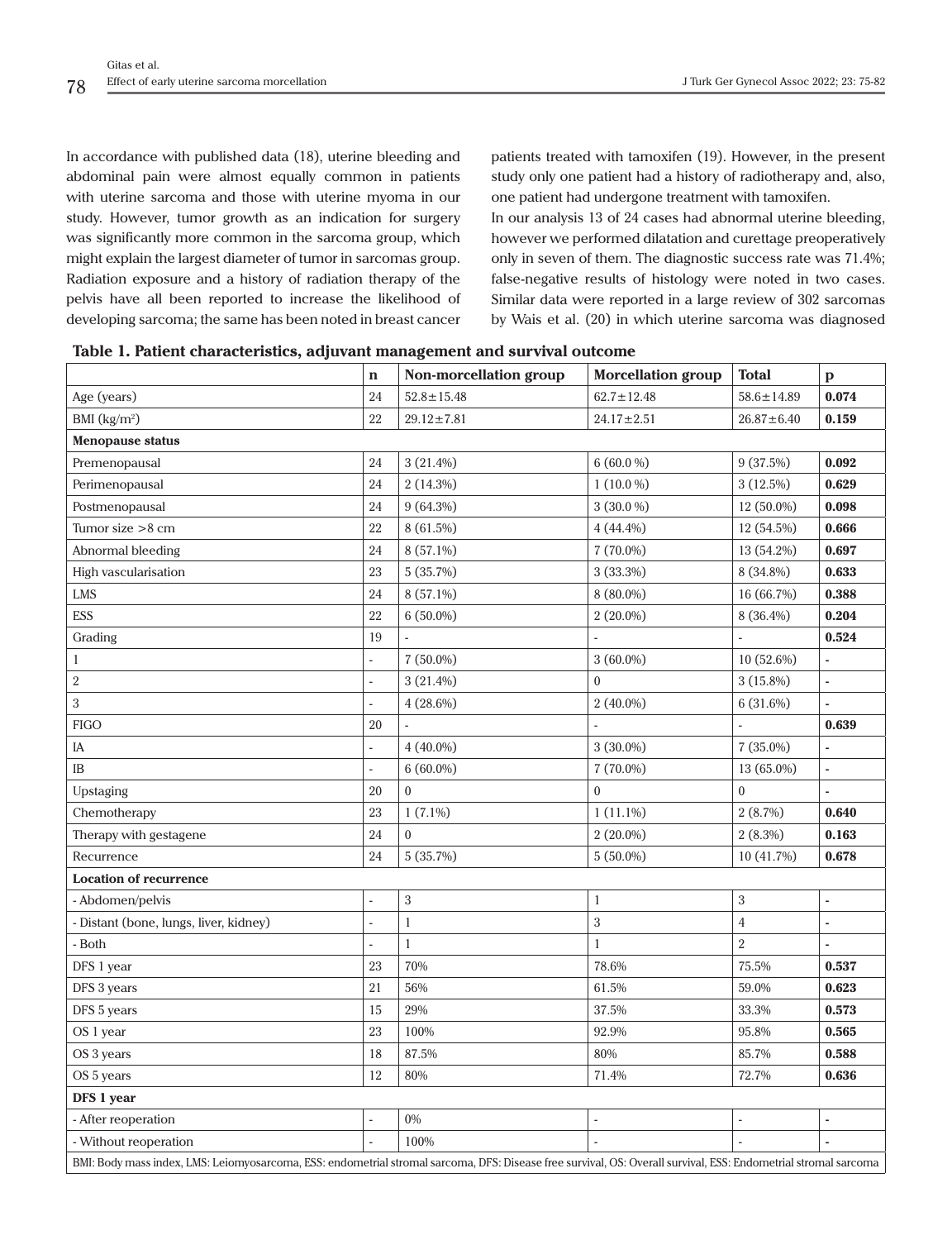in 65% of patients, who underwent endometrial sampling preoperatively. Another analysis demonstrated a misdiagnosis rate of 19% for endometrial cancer and 36% for sarcoma (21). However, abnormal uterine bleeding remains a significant clinical sign and should not be underestimated. We encourage the use of endometrial sampling in patients with suspicious

| Indications for abdominal-vaginal<br>hysterectomy, TLH, LASH, and<br>myomectomy                                      | Patients who<br>underwent<br>surgery $n$ $(\%)$ |  |  |  |  |
|----------------------------------------------------------------------------------------------------------------------|-------------------------------------------------|--|--|--|--|
| <b>Bleeding disorders</b>                                                                                            | 13(54.1)                                        |  |  |  |  |
| Uterine growth                                                                                                       | 10(41.6)                                        |  |  |  |  |
| Histological diagnosis of sarcoma with<br>D&C                                                                        | 5(20.8)                                         |  |  |  |  |
| Abdominal pain                                                                                                       | 5(20.8)                                         |  |  |  |  |
| Urinary disorders (incontinence or<br>obstruction)                                                                   | 3(12.5)                                         |  |  |  |  |
| TLH: Total laparoscopic hysterectomy, LASH: Laparoscopic supracervical<br>hysterectomy D&C: Dilatation and curettage |                                                 |  |  |  |  |

#### **Table 2. Indications for surgery**

**Table 3. Type of operations and their percentages**

myoma, especially in the presence of abnormal uterine bleeding.

Solitary tumors larger than 8 cm in size with intensified peripheral and central vascularization were the most common features of uterine sarcoma on ultrasound (14,22). According to Exacoustos et al. (14) ultrasound features, such as single lesions, increased central and peripheral vascularity, largediameter lesions ( $\geq$ 8 cm), and cystic degeneration, were significantly associated with uterine sarcoma. Viewing these features together, the authors registered a sensitivity of 100% and a specificity of 86%. However, the small sample size of the study (8 patients with sarcoma compared with 225 patients with leiomyoma) was a limitation to come to a robust conclusion. We compared ultrasound features between 24 uterine sarcomas and 96 uterine myomas, and observed the following ultrasound features predictive of uterine sarcoma: solitary growth, largest-diameter lesion >8.0 cm, anechoic areas suggesting necrosis, and increased vascularization. However, we observed anechoic areas suggestive of necrosis in a mere 20.8% of our cases, and high vascularization in 34.8%.

| Type of operation                                                                                                                                | <b>LASH</b>    | <b>TLH</b> | LM       | <b>VH</b>      | <b>TAH</b>     | AM |  |  |
|--------------------------------------------------------------------------------------------------------------------------------------------------|----------------|------------|----------|----------------|----------------|----|--|--|
| Patients with sarcoma (n, %)                                                                                                                     |                |            |          |                |                |    |  |  |
| Leverkusen Municipal Hospital                                                                                                                    | $\Omega$<br>5. |            | 0        | $\overline{2}$ | 3              |    |  |  |
| University Hospital of Luebeck                                                                                                                   | ີ              |            |          | $\theta$       | 2              |    |  |  |
| University Hospital of Kiel                                                                                                                      | ິ              |            | 0        | $\theta$       | $\overline{2}$ |    |  |  |
| Vivantes Humboldt, Berlin                                                                                                                        | 0              | $\Omega$   | 0        | $\theta$       |                |    |  |  |
| <b>Multicenter analysis</b>                                                                                                                      |                | 5          |          | $\overline{2}$ | 8              |    |  |  |
| Preoperatively known sarcoma                                                                                                                     |                | $\Omega$   |          | $\theta$       | 3              |    |  |  |
| Unexpected sarcoma without morcellation                                                                                                          | $\Omega$       | $\Omega$   | $\Omega$ | $\overline{2}$ | 5              |    |  |  |
| Morcellated sarcoma                                                                                                                              |                |            |          | $\theta$       | $\theta$       |    |  |  |
| LASH: Laparoscopic supracervical hysterectomy, TLH: Total laparoscopic hysterectomy, LM: Laparoscopic myomectomy, VH: Vaginal hysterectomy, TAH: |                |            |          |                |                |    |  |  |

Total abdominal hysterectomy, AM: Abdominal myomectomy



**Figure 3. Oncologic outcome of 24 patients with apparently early uterine sarcoma in relation with tumor morcellation (overall survival at the right and disease-free survival at the left)**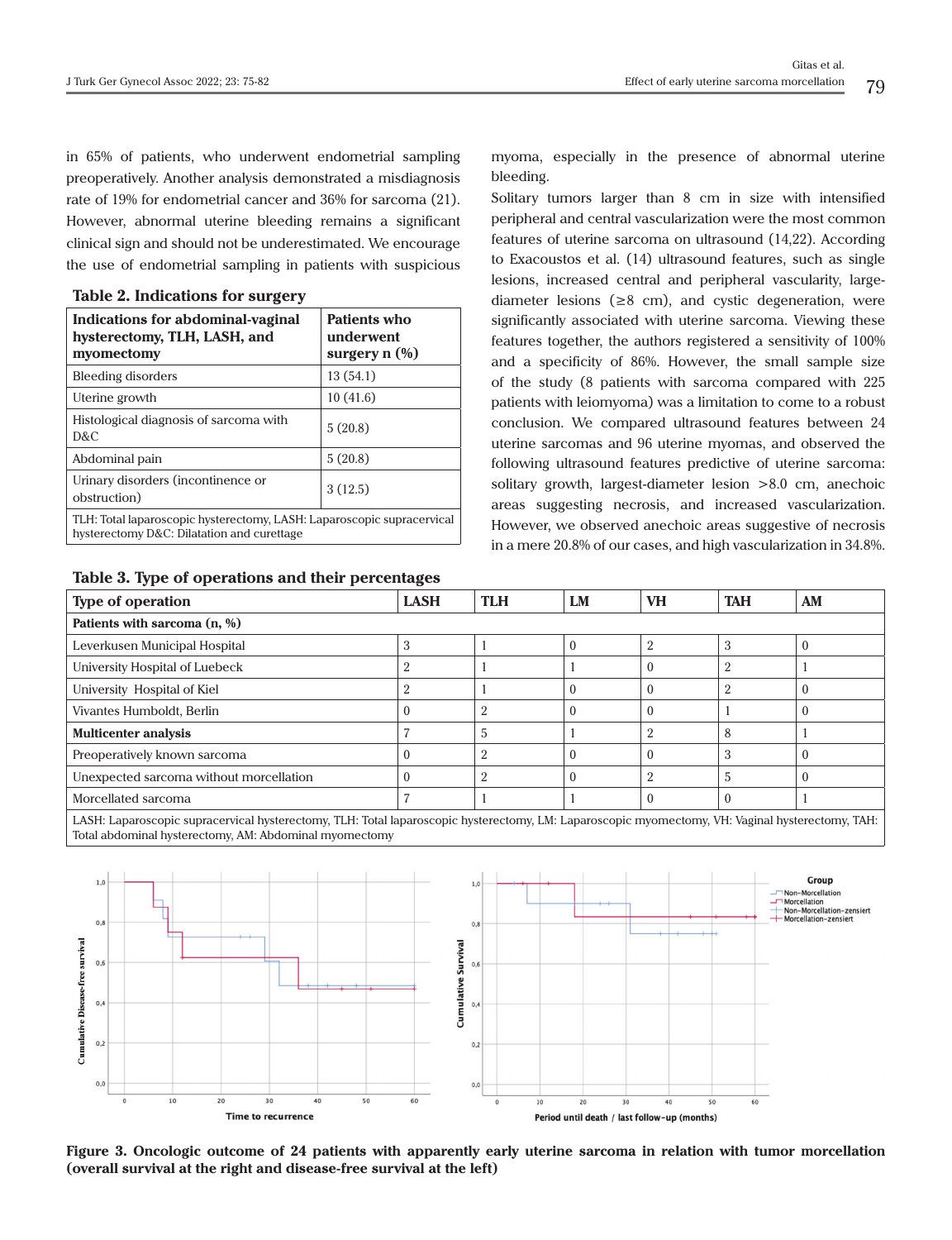A greater frequency of sarcomas was noted in the presence of characteristics such as a solitary tumor (73.9%) and tumor size larger than 8 cm (54.5%). Uterine sarcomas are not easily identified.

Tumor size is known to be a prognostic factor for early LMS (23). In the present study, the tumor size was significantly associated with mortality rates. A higher tumor stage (FIGO-1B) was also significantly associated with the outcome. In a study comprising 34 patients with early LMS, Lin et al. (24) evaluated the effect of morcellation on the outcome and concluded that the size of tumor outweighed morcellation; the former was more significant than morcellation in predicting a poor outcome. However, it should be noted that, in small studies, a slight difference in tumor size might cause a large difference in the combined statistical analysis of survival outcome.

In unexpected uterine sarcomas the use of morcellators has been reported to result in cancer upstaging and worsen survival rates (25). However, we reported no upstaging of the tumor in 10 patients who underwent staging operations at two to four weeks after the initial procedure. Our results concur with the data reported by Park et al. (26), who performed complete staging surgery in 23.9% of their patients and observed no upstaging in any patient. In contrast, Einstein et al. (27) mention that approximately 15% of patients were upstaged by re-exploration, particularly those with LMS who underwent EMM. Even in a large systematic review (28), the authors were unable to conclude whether morcellation of sarcomas causes upstaging of cancer compared to *en bloc* removal. Different morcellation techniques could be the reason for the varying incidence of intra-abdominal spread.

Published data concerning the outcome of uterine sarcoma after morcellation are not homogeneous. In a large study including 58 patients, the authors (29) found that the median recurrence-free survival of patients with uterine LMS who

underwent EMM was significantly shorter than that of patients who underwent total abdominal hysterectomy (10.8 vs 39.6 months). However, the study was not limited to early-stage uterine sarcoma. In contrast, Wais et al. (20) reported no significant difference in survival for patients with FIGO-stages-1 and 2 disease with disruption (n=32) of uterine sarcoma compared to those without tumor disruption  $(n=143)$  over a median follow-up period of 2.9 years. The above mentioned reports highlight the need for further investigations focusing on patients with FIGO-stage-1 disease who have undergone surgery, with or without morcellation. Moreover, studies analyzing the outcome of patients with sarcoma after morcellation must be interpreted with caution.

Our homogenous data revealed a slightly better DFS for the non-morcellation group with FIGO-stage-1 uterine sarcoma compared to the morcellation group, but slightly worse OS. However, these differences were not statistically significant. Patients who underwent morcellation were slightly younger than the others  $(52.8 \text{ vs } 62.7 \text{ years}, \text{ p=0.074}),$  and younger age is known to be associated with a better outcome (30). Furthermore, the morcellation group had slightly higher rate of LMSs than the non-morcellation group  $(80 \text{ vs } 57.1\%, \text{p} = 0.388)$ . However, the proportion of high grade sarcomas (Grading G3), which are associated with poor prognosis, were similar in both groups (20 vs 28%).

Raine-Bennett et al. (31) reported no significant difference in the unadjusted three-year DFS between patients with FIGO-stage-1 uterine sarcoma who did or did not undergo morcellation. In our study, patients who underwent morcellation experienced an intra-abdominal recurrence more often (80%) than did patients in the non-morcellation group (40%). Notably, in two cases, we observed dissemination of sarcoma after morcellation on both sides of the abdominal wall, in the area of trocar placement at the first operation. In contrast, Lin et al.

| <b>Characteristics of the patients</b>        | $\mathbf n$ | Myomas group | Sarcomas group | <b>Total</b> | p     |
|-----------------------------------------------|-------------|--------------|----------------|--------------|-------|
| <b>Ultrasound</b>                             |             |              |                |              |       |
| Tumor size $>8$ cm                            | 118         | 19 (19.8%)   | 12 (54.5%)     | 31 (26.3%)   | 0.001 |
| Solitary tumor                                | 119         | 34 (35.4%)   | 17 (73.9%)     | 51 (42.5%)   | 0.001 |
| Irregular lining                              | 120         | 18 (18.7%)   | $5(20.8\%)$    | 23 (19.2%)   | 0.770 |
| High vascularization                          | 119         | $9(9.4\%)$   | $9(39.1\%)$    | 18 (15.1%)   | 0.001 |
| Anechogenic areas with suspicion for necrosis | 120         | $7(7.3\%)$   | 8 (33.3%)      | 15(12.5%)    | 0.002 |
| <b>Indications for operation</b>              |             |              |                |              |       |
| <b>Bleeding disorders</b>                     | 120         | 37 (38.5%)   | 15 (62.5%)     | 52 (43.3%)   | 0.045 |
| Uterine growth                                | 120         | 21 (21.8%)   | $12(50.0\%)$   | 32 (27.5%)   | 0.006 |
| Type of operation                             |             |              |                |              |       |
| Hysterectomy                                  | 119         | 84 (88.4%)   | 23 (95.8%)     | 107 (89.9%)  | 0.455 |
| Myomectomy                                    | 120         | $4(4.2\%)$   | $1(4.2\%)$     | $5(4.2\%)$   | 0.739 |

**Table 4. Ultrasound characteristics of patients and survival outcome**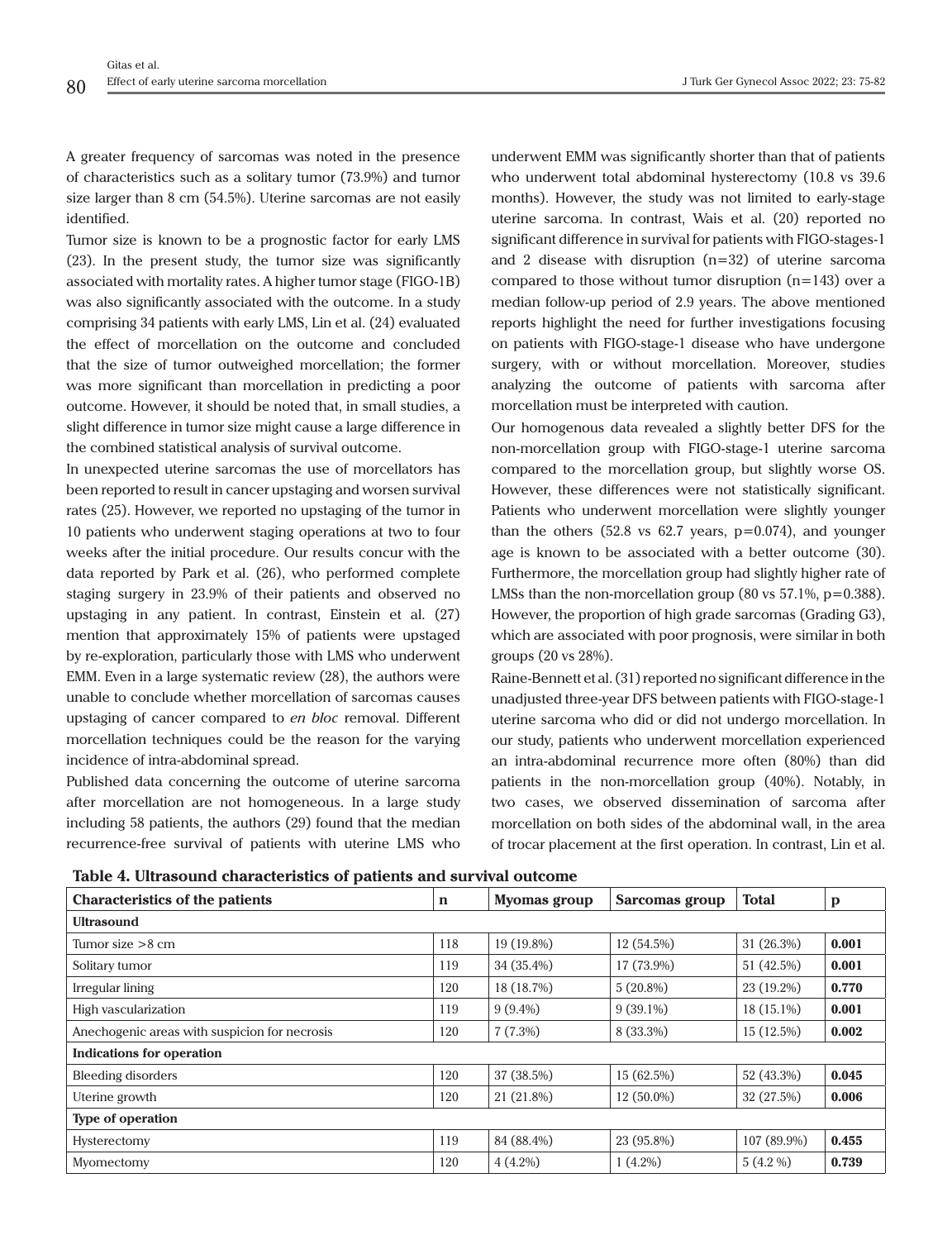(24) reported that morcellation of sarcoma did not increase the abdominal pelvic recurrence rate, but may be associated with poorer survival in unexpected FIGO-stage-1 disease. Besides tumor morcellation, any type of tumor injury may aggravate hematogenous spread of tumor cells. The most common site of extra-pelvic recurrence in our patients was the lungs (67%), which is in accordance with the published literature (32). Factors that primarily affect the outcome of disease in patients with uterine sarcoma remain unclear. Notwithstanding the above mentioned negative outcome (33), the rarity of uterine sarcoma and its inherent poor prognosis should not affect the use of MIS for this condition.

We assumed a favorable prognosis for patients who had undergone a second operation with longitudinal laparotomy due to an unexpected morcellated sarcoma. Three patients who did not undergo re-exploration after morcellation of sarcoma experienced recurrent disease within 12 months. Of the remaining seven patients with morcellated sarcoma who underwent a re-exploration, only two experienced a recurrence after 12 months. In a review comprising 47 published studies, Tantitamit et al. (34) reported that early reexploration (within 30 days) led to lower mortality rates and a better prognosis compared to late re-exploration (>30 days). Based on our data, we conclude that LASH or myomectomy as the first operation was no significant predictor of a poor prognosis when a re-exploration was performed. Our short re-operation interval (2 to 4 weeks) might have contributed to this result. However, the small number of patients does not permit definite conclusions.

#### **Study Limitation**

As mentioned, the main limitation of the present study is the small number of patients, which reduced the statistical power of the analysis. Although patients with sarcomas and those with uterine myoma were matched by age and type of operation, factors such as the gynecologists performing the ultrasound examination and the ultrasound device were not matched. On the other hand, detailed preoperative and postopertive information were available for all patients, and both groups of patients were followed up for a relatively long period of time. To our knowledge, published data concerning predictions and the outcome of FIGO-stage-1 uterine sarcoma are limited and inconsistent. Our data contribute significantly to the published literature on the subject.

# **Conclusion**

We were not able to determine patient characteristics that could be clinically useful in the preoperative diagnosis of earlystage uterine sarcoma. Obese women are at no greater risk of developing uterine sarcoma. Ultrasound characteristics,

such as solitary and large tumors measuring more than 8 cm in size, with anechoic areas indicative of necrosis and high vascularization, might serve as signs of uterine sarcomas. In addition, a combination of BMI, age, and ultrasound characteristics may enhance the accuracy of preoperative diagnosis of uterine sarcoma. Sarcoma morcellation may increase abdominal pelvic recurrence rates, but may not be associated with OS in patients with FIGO-stage-1 disease. The effects of surgical techniques involving tumor disruption on survival remain controversial. Further studies should be designed to assess the positive effects of re-exploration after morcellation of occult sarcomas. The limited number of cases investigated in the present study, the low incidence of the disease, the level of evidence for risk factor, and the outcome of morcellated uterine sarcoma does not permit any specific recommendations about the treatment of uterine sarcomas. Future studies should be focused on the preoperative diagnosis and outcome of early-stage uterine sarcoma, while the rarity of the disease does not permit prospective investigations.

*Ethical Committee Approval: The study was approved by the Ethical Committee of the Medical Faculty of the University of Luebeck (approval number: 18-115).*

#### *Informed Consent: It was obtained.*

*Peer-review: Externally peer-reviewed.*

*Author Contributions: Surgical and Medical Practices: G.G., I.A., A.R., S.S., L.A., S.B., K.E.., K.W., C.K., A.S.L., G.P.; Concept: G.G., I.A., G.P.; Design: G.G., I.A., A.R., K.E.., C.K.; Data Collection or Processing: G.G., I.A., K.E.., K.W., C.K., S.B.; Analysis or Interpretation: G.G., I.A., A.R., S.S., L.A., S.B., K.E.., K.W., C.K., A.S.L., G.P.; Literature Search: G.G., I.A., S.B., K.E.., G.P.; Writing: G.G., I.A., A.R., S.S., L.A., S.B., K.E.., K.W., C.K., A.S.L., G.P.*

*Conflict of Interest: No conflict of interest is declared by the authors.*

*Financial Disclosure: The authors declared that this study received no financial support.*

#### **References**

- 1. Koivisto-Korander R, Martinsen JI, Weiderpass E, Leminen A, Pukkala E. Incidence of uterine leiomyosarcoma and endometrial stromal sarcoma in Nordic countries: results from NORDCAN and NOCCA databases. Maturitas 2012; 72: 56-60.
- 2. Wu TI, Yen TC, Lai CH. Clinical presentation and diagnosis of uterine sarcoma, including imaging. Best Pract Res Clin Obstet Gynaecol 2011; 25: 681-9.